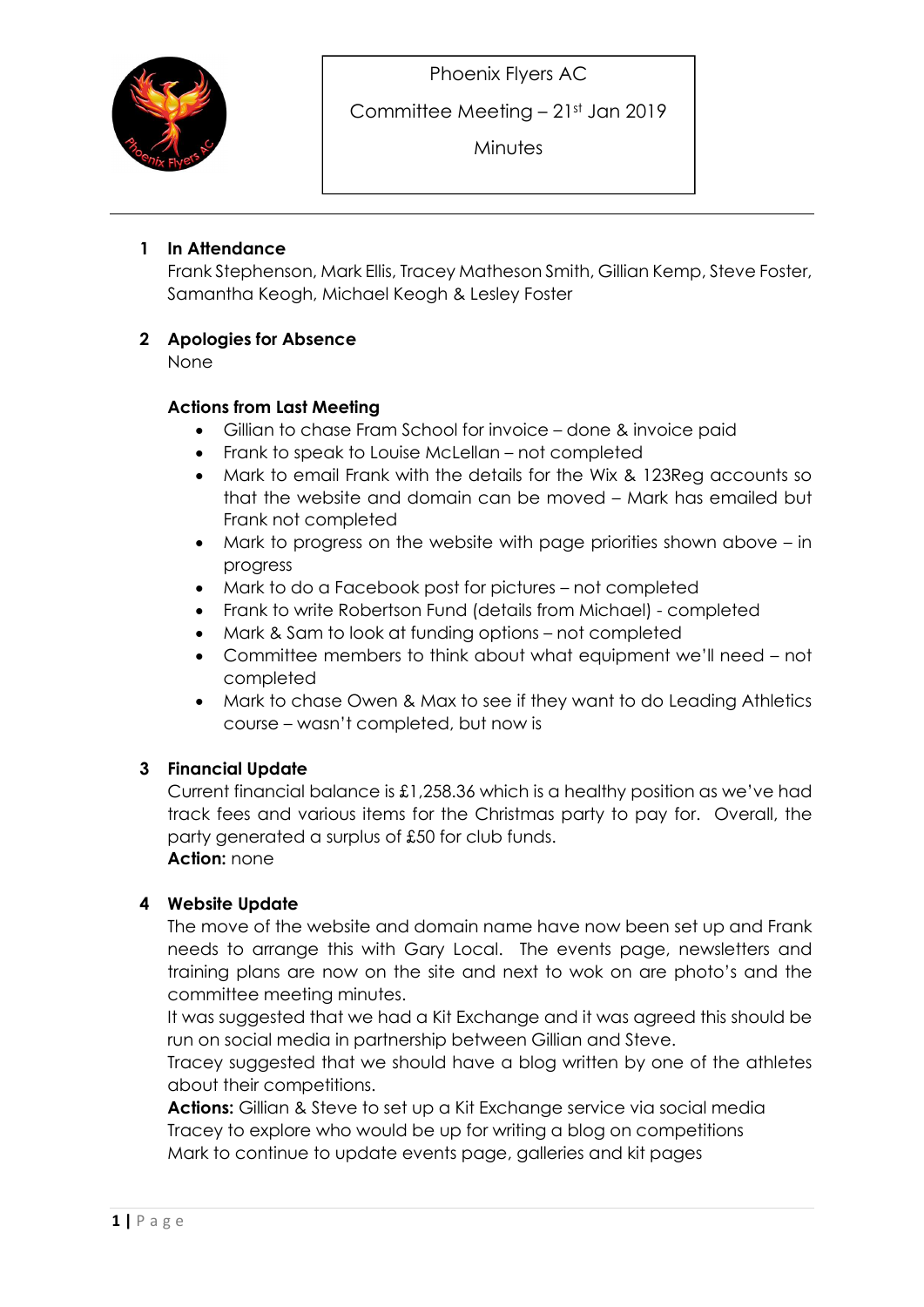

Committee Meeting – 21st Jan 2019

**Minutes** 

# 5 Social Media Update

We now have 69 followers on Facebook, 20 on Twitter and 11 on Instagram. Communication with parents was discussed and it was agreed that Gillian would compile an email list of non-members.

Action: Gillian to compile an email list of non-members

#### 6 Funding Update

The bad news was that we weren't awarded any funding from the County Durham Community Foundation and that it might be a while before we heat from Cash for Kids.

The list of funders on the County Durham Sport website is to be explored by Sam and Mark to see who could be approached.

It was suggested that local county councillors should be approached as they have a small funding pot and Mark agreed to pick this up.

Actions: Mark & Sam to look at Co Durham Sport funding list

Mark to email County Councillors in the Framwellgate Moor area

## 7 Gamechangers & County Durham Athletics Network

The first courses have now been used with Game Changers funding, with Sam & Tracey completing their Coaching Assistant course. The club will be refunded for the cost. Mark was to chase a booking code for Michael to book his coach course and this has subsequently been arranged and the course booked.

Mark informed the group that the first volunteer hours update had to be completed that week and returned to EA.

The CDAN Sportshall competitions take place on the 27<sup>th</sup> January for the U13's & U15's and the 3rd February for the U11's. Preparation was well underway for us to have strong teams for each competition.

A volunteer night is being organised by EA on Monday 4th March at Gateshead Stadium.

It was also noted that Dominic & Niamh Kemp had both been selected to represent County Durham in the Boys & Girls Club National XCountry final on Saturday 9<sup>th</sup> February.

Actions: Mark to push the gaps in the courses we have available and to circulate dates for available courses to Kamila & Natasha

#### 8 Club Admin Items

**Christmas Party** – it was agreed that the event had been a great success and that we needed to sort out thank you's for the food and disco providers (Mark to sort the food & Steve sort the disco).

AGM – the club needs to arrange and Annual General Meeting to confirm the fees for the next competition year. Mark explained that the EA fee will rise from